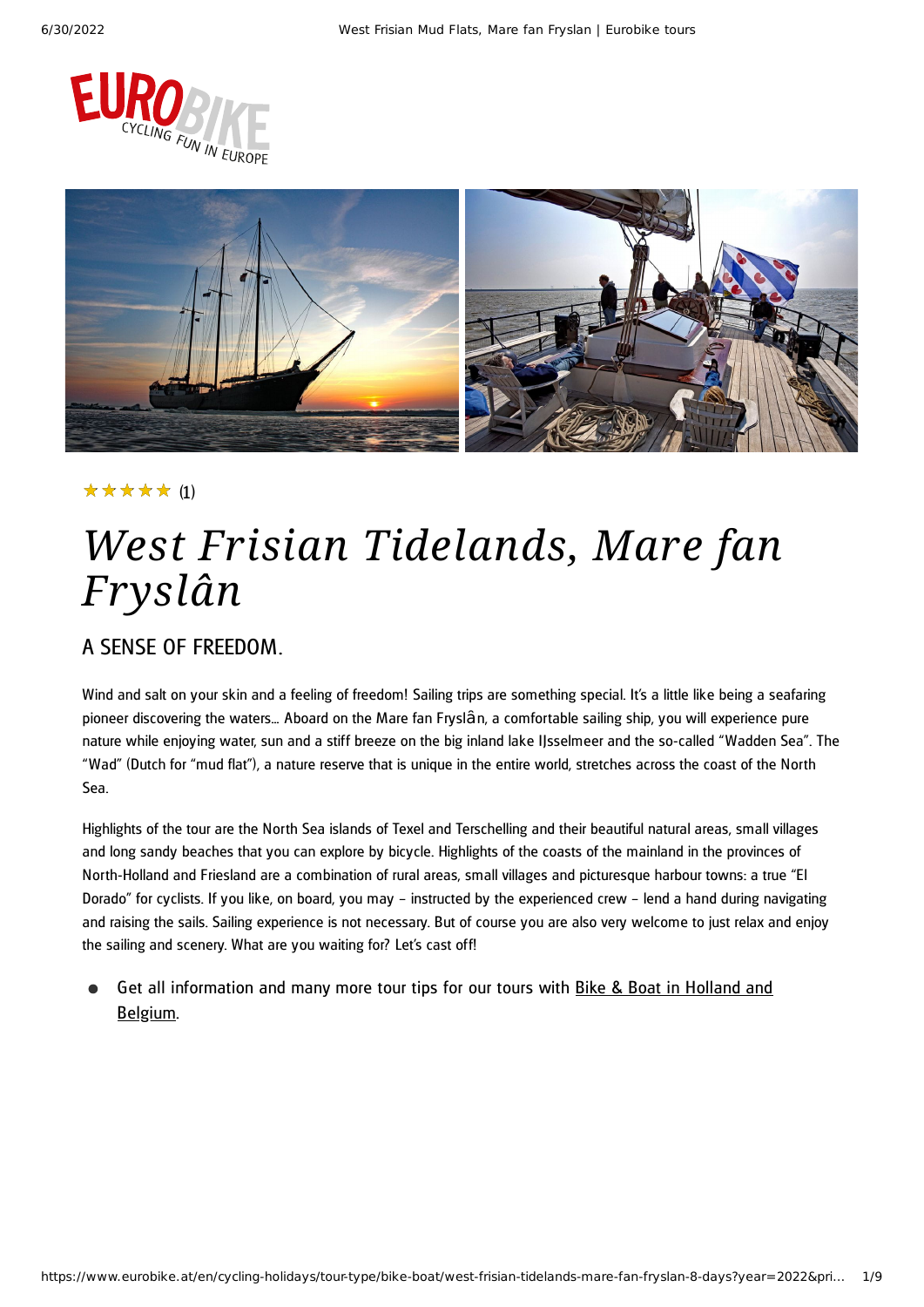| Easy |                                                                                        |
|------|----------------------------------------------------------------------------------------|
| i    | 8 Days / 7 Nights<br>Self-guided Tour<br>Minimum number of participants:<br>18 persons |

### To the online version

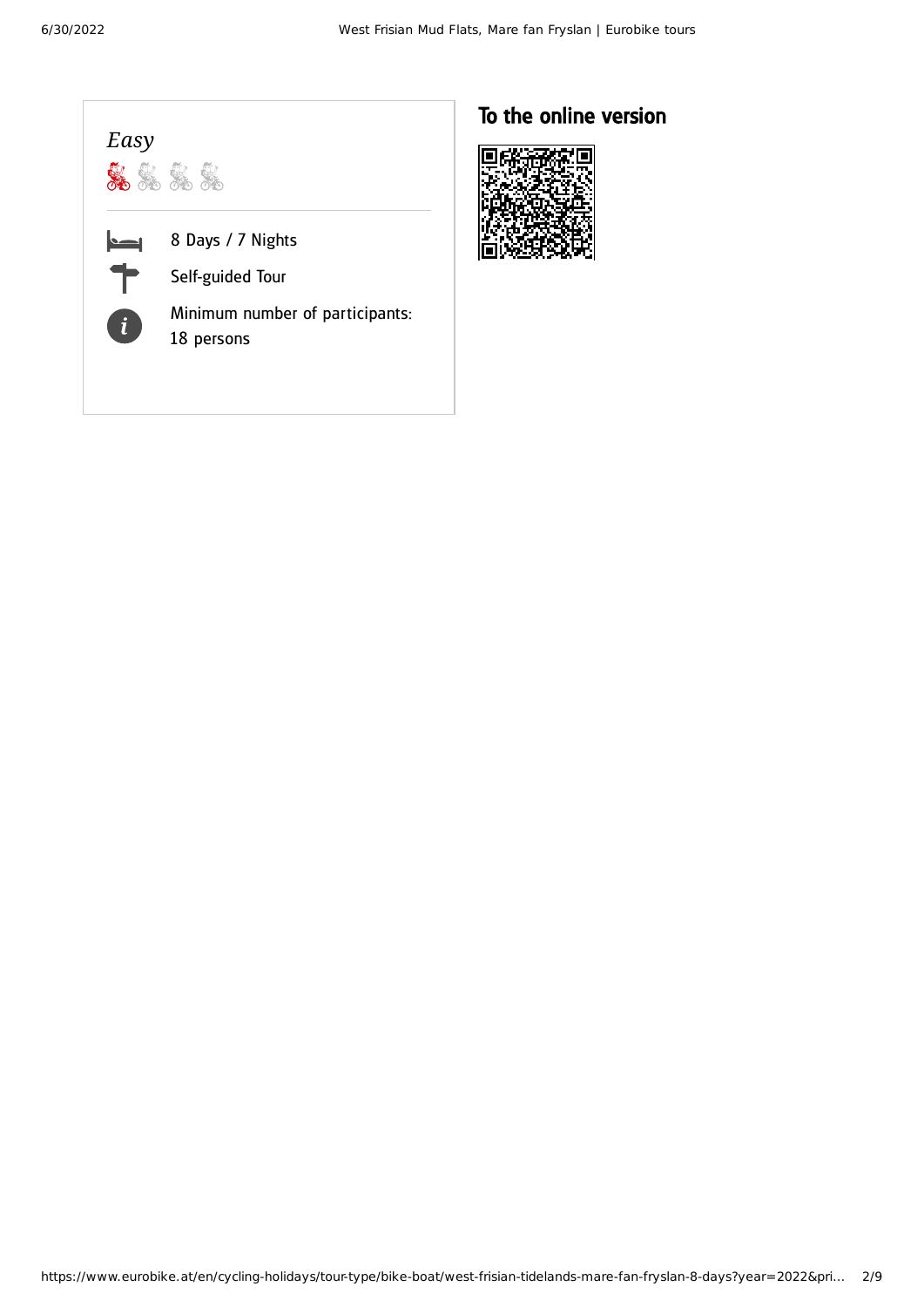DAY 1

DAY  $\overline{\phantom{a}}$ 

DAY 3

DAY 4

# *Itinerary*

## *Arrival to [Enkhuizen](#page-2-0)*

<span id="page-2-0"></span>Individual arrival and embarkation from 2 pm near the beautiful centre of Enkhuizen and close to the railway station. The skipper will join you for an aperitif and explain many things worth knowing about the journey, the ship and also about safety measures to be taken onboard. In the evening you can stroll through the historical centre of Enkhuizen and spend the night onboard in Enkhuizen.

*Enkhuizen – [Medemblik](#page-2-1) – Den Oever* approx. 25-40 km

<span id="page-2-1"></span>Today the ship sails from Enkhuizen to Den Oever with its fishing harbour. You can stay on board and sail over the IJsselmeer or you can grab a bike and start your first cycling tour along the IJsselmeer coast through the beautiful polder-landscape to Medemblik . After the bike tour the ship will sail further to Den Oever. Depending on the weather in the evening the ship will sail across the Wadden Sea to the Island of Texel.

*Texel [Island,](#page-2-2) Bike tour on Texel Island* approx. 40 km

<span id="page-2-2"></span>The island of Texel has varied scenery and picturesque villages. Explore the largest of the Dutch North Sea islands on a roundtrip cycling tour. Our tip: Use the well signposted Thijsse-route (about 40 km/24 mi) and visit some villages and the seal sanctuary station EcoMare.

*Texel Island – [Terschelling](#page-2-3) Island* approx. 5-6 hours of sailing

<span id="page-2-3"></span>Today the ship will sail, when the tide and the weather is good, to the island of Terschelling. You will manoeuvre through the sandbanks of the Wadden Sea and when you are lucky you will see seals lying to rest on a sandbar. In the afternoon the ship will arrive on the island. While sailing you will enjoy an extensive lunch on board. No dinner will be served tonight, to enable you to explore the island, but you can make yourself a picnic meal or why not try one of the nice restaurants at Terschelling (not inclusive)?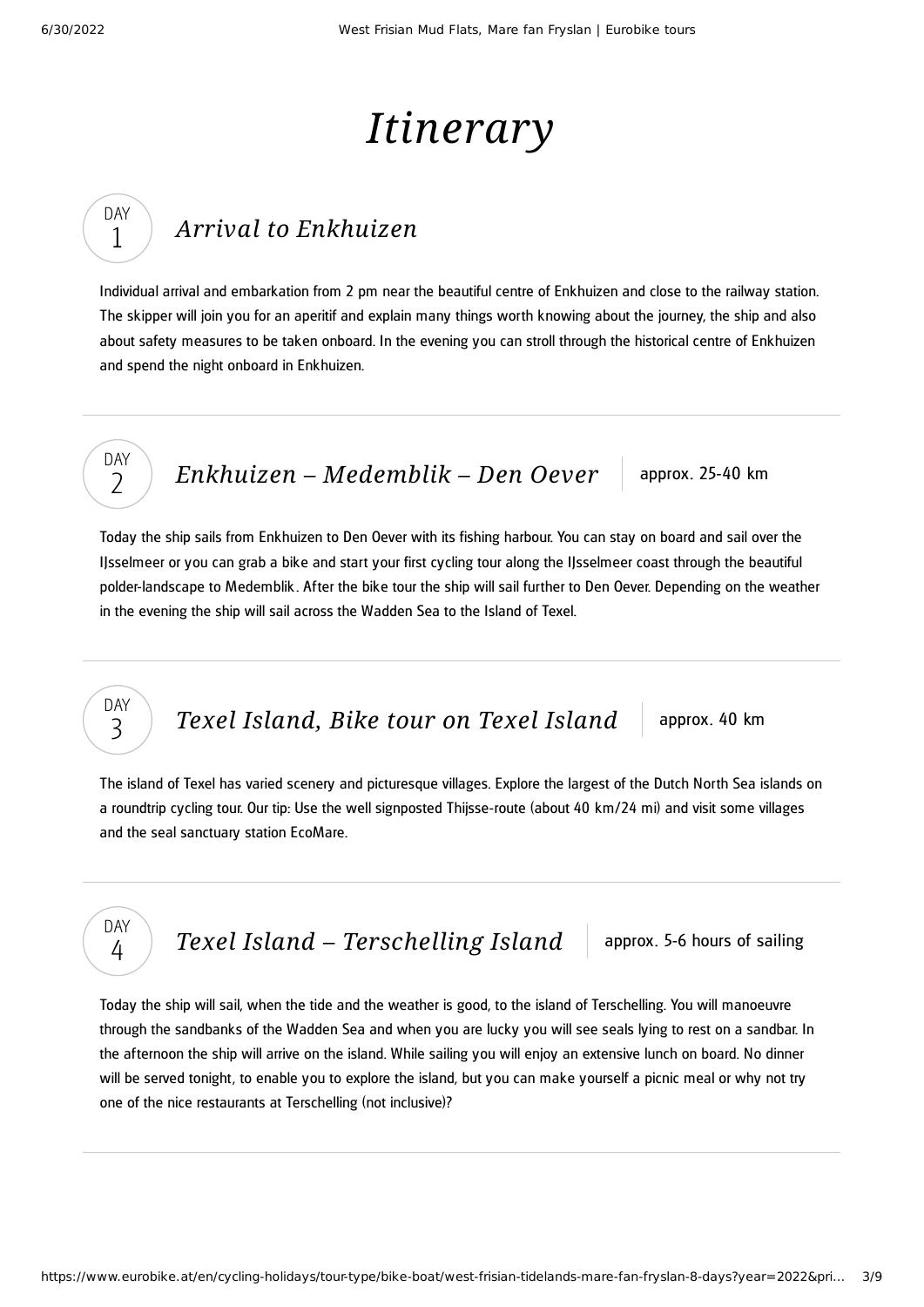

### *[Terschelling](#page-3-0) Island - Harlingen, bike tour on the island* up to approx. 40 km

<span id="page-3-0"></span>Terschelling offers a lot: nature and culture, 70 km cycling tracks and 4 beautiful villages. West-Terschelling is the largest village on the island with nice shops and pubs. The landmark of the island can already be seen well from a distance: the 400 year old lighthouse "Brandaris". Also worth seeing is the heath land "Boschplaat". It captivates with its mud, beaches and dunes. You might even spot a number of ducks, black-winged stilts and large colonies of spoonbills and great black-backed gulls. In the late afternoon the ship will cross the Wadden Sea and sail to Harlingen, the most important harbour city of the province of Friesland..



DAY 7

DAY 8

*[Harlingen](#page-3-1) – Franeker – Makkum* approx. 50-60 km

<span id="page-3-1"></span>Via Franeker with its popular planetarium from Eise Eisinga, you will cycle through the beautiful and roomy Frisian landscape with its tiny villages to Makkum. If you´re in to take the long trip, you will also visit Bolsward, one of the eleven Frisian towns.

*Makkum* – *Stavoren* – *[Enkhuizen](#page-3-2)* approx. 30-50 km

<span id="page-3-2"></span>Today you take your bike and ride from Makkum to Stavoren. The short tour passes the old trading town Hindeloopen where the famous painting comes from. Also, there is the first Frisian ice-skate museum. The long tour crosses many Frisian lakes and shows a different scenery. In Stavoren, you take your ship and sail to Enkhuizen.

*[Departure](#page-3-3) or extension*

<span id="page-3-3"></span>After breakfast disembarkation until 09.30 am and individual trip home.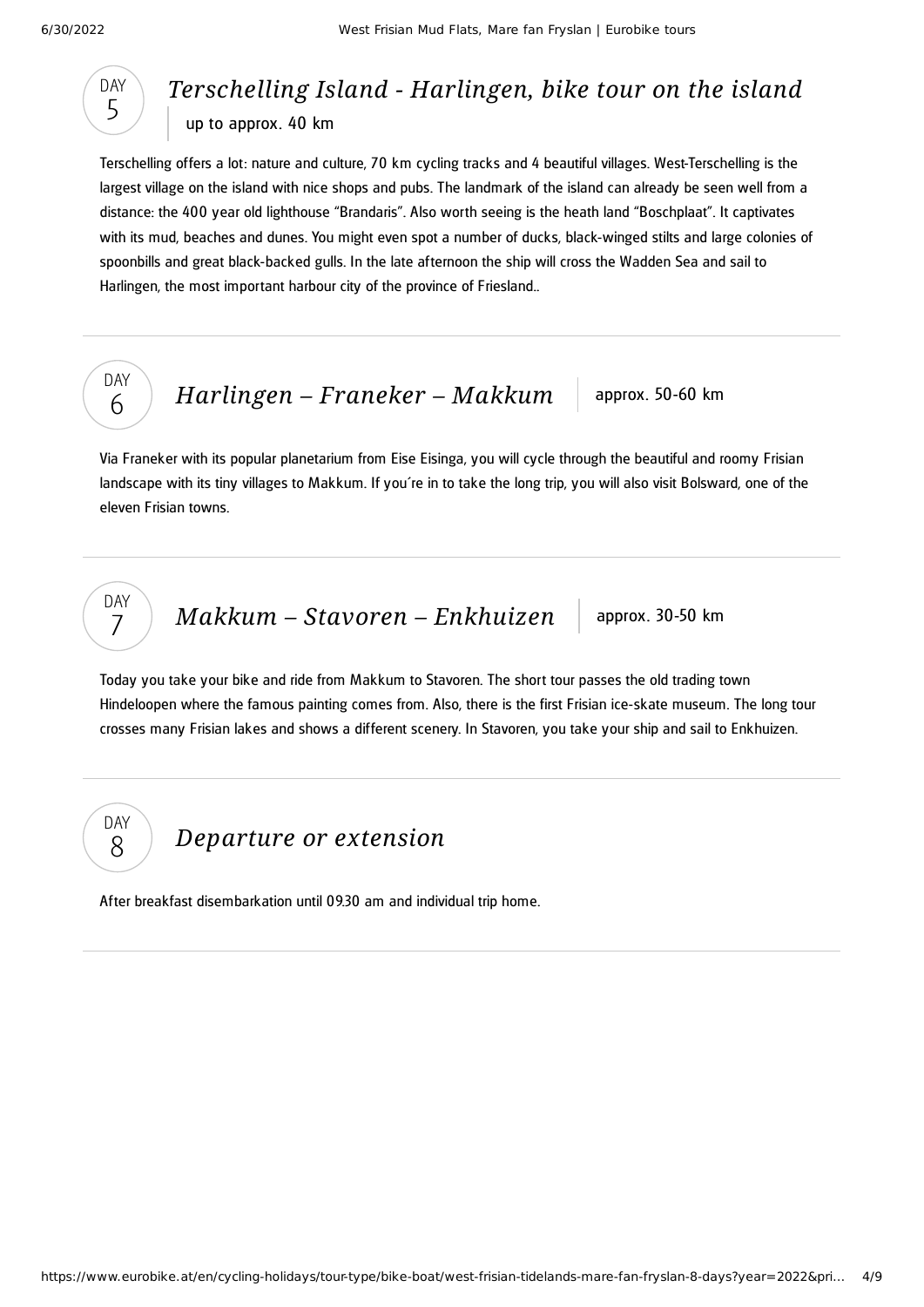# *Tour character*

The possible bike tours are dependant on which route the sailing boat goes. Due to the large number of cycle paths in Holland, it is a true paradise for cyclists there. The routes are flat and are therefore easy.

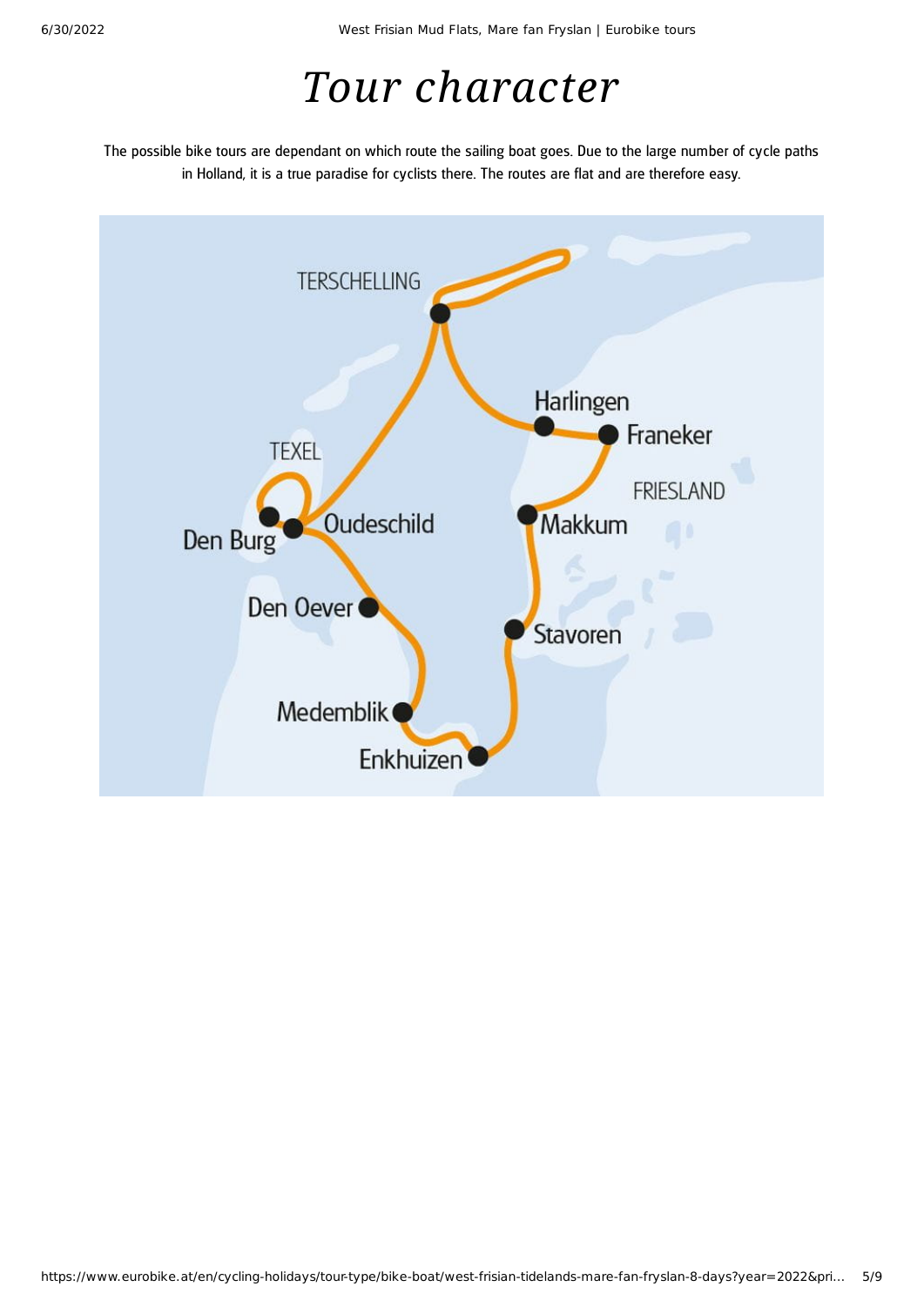## *Prices and events*

### *Place of arrival: Enkhuizen*

| Season                            | Season 2                                                                                                                                                                                                                   |
|-----------------------------------|----------------------------------------------------------------------------------------------------------------------------------------------------------------------------------------------------------------------------|
| 17.09.2022<br>Arrival<br>Saturday | 28.05.2022   04.06.2022   11.06.2022   18.06.2022   25.06.2022   02.07.2022   09.07.2022  <br>16.07.2022   30.07.2022   06.08.2022   13.08.2022   20.08.2022   27.08.2022   03.09.2022  <br>10.09.2022<br>Arrival Saturday |

#### Bike & Boat Wattenmeer - Mare fan Fryslan, 8 days, NL-NHSWM-08I

| Base price                          | 99900    | 1,079.00 |
|-------------------------------------|----------|----------|
| Discount 3-bed-cabin                | $-10000$ | $-10000$ |
| Surcharge 2-bed-cabin<br>single use | 50%      | 50%      |
| Surcharge 1-bed-cabin               | 30000    | 300.00   |
| Surcharge 2-bed-cabin<br>premium    | 200.00   | 20000    |

## *Our [rental](#page-5-0) bikes*

<span id="page-5-0"></span>

|                              | <b>Filter</b> |
|------------------------------|---------------|
| 7-gear with freewheel        | 85.00         |
| <b>E-Bike with freewheel</b> | 185.00        |
| Prices per person in EUR     |               |

https://www.eurobike.at/en/cycling-holidays/tour-type/bike-boat/west-frisian-tidelands-mare-fan-fryslan-8-days?year=2022&pri… 6/9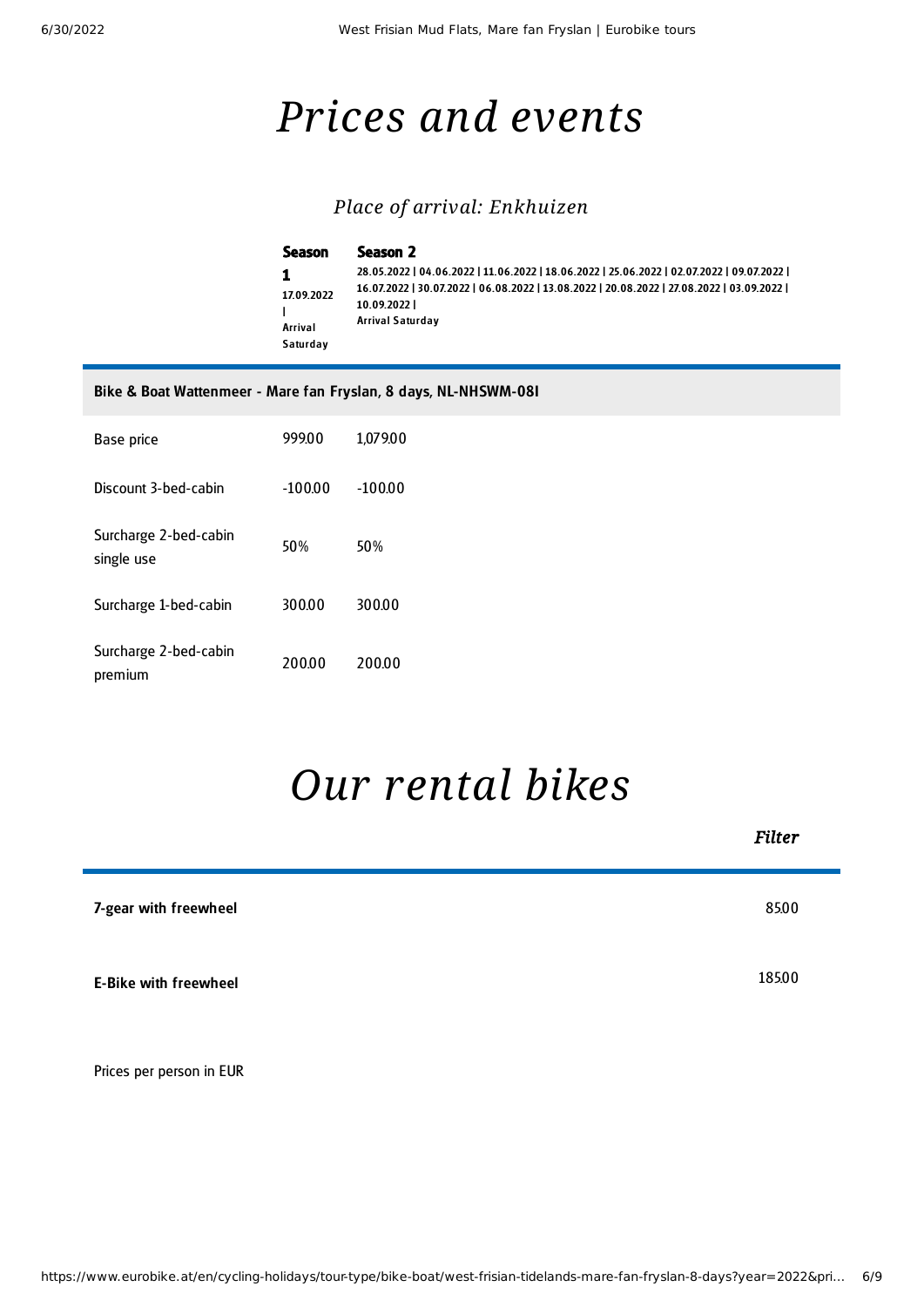# *Services and infos*

### **Services**

### Included:

- Tour and accommodation on board of the Mare fan Fryslan in the booked category
	- Program according to the routing  $\bullet$
	- 8 days / 7 nights  $\bullet$
	- **•** Full board (7x breakfast, 5x picnic lunch during bike tours and 1x three course lunch, 6x Coffee and Tea on board till 4 pm , 6x three course dinner and 1 x packed dinner)
	- Daily briefing on the respective bike tours

### Infos

### Arrival / Parking / Departure:

- Arrival by train to Enkhuizen station: the pier is within walking distance
- Free, unguarded car park near the train station, no reservation possible

#### Welcoming drink and -speech on the first evening  $\bullet$

- Use of bed linen and towels  $\bullet$
- Daily cabin cleaning  $\bullet$
- Board tour guide by the crew with daily briefings  $\bullet$ of the bike tours
- Printed instructions and detailed maps for daily  $\bullet$ individual bike tours
- All charges for harbours, bridges and locks  $\bullet$
- GPS data

#### Notes:

- Further important information according to the  $\bullet$ package travel law and additional information about your bike and boat trip can be found [here!](https://www.eurobike.at/en/travel-information/before-the-tour/pci-bike-boat)
- space for your own bike 10 EUR and own E-Bike  $\bullet$ 25 EUR - reservation necessary.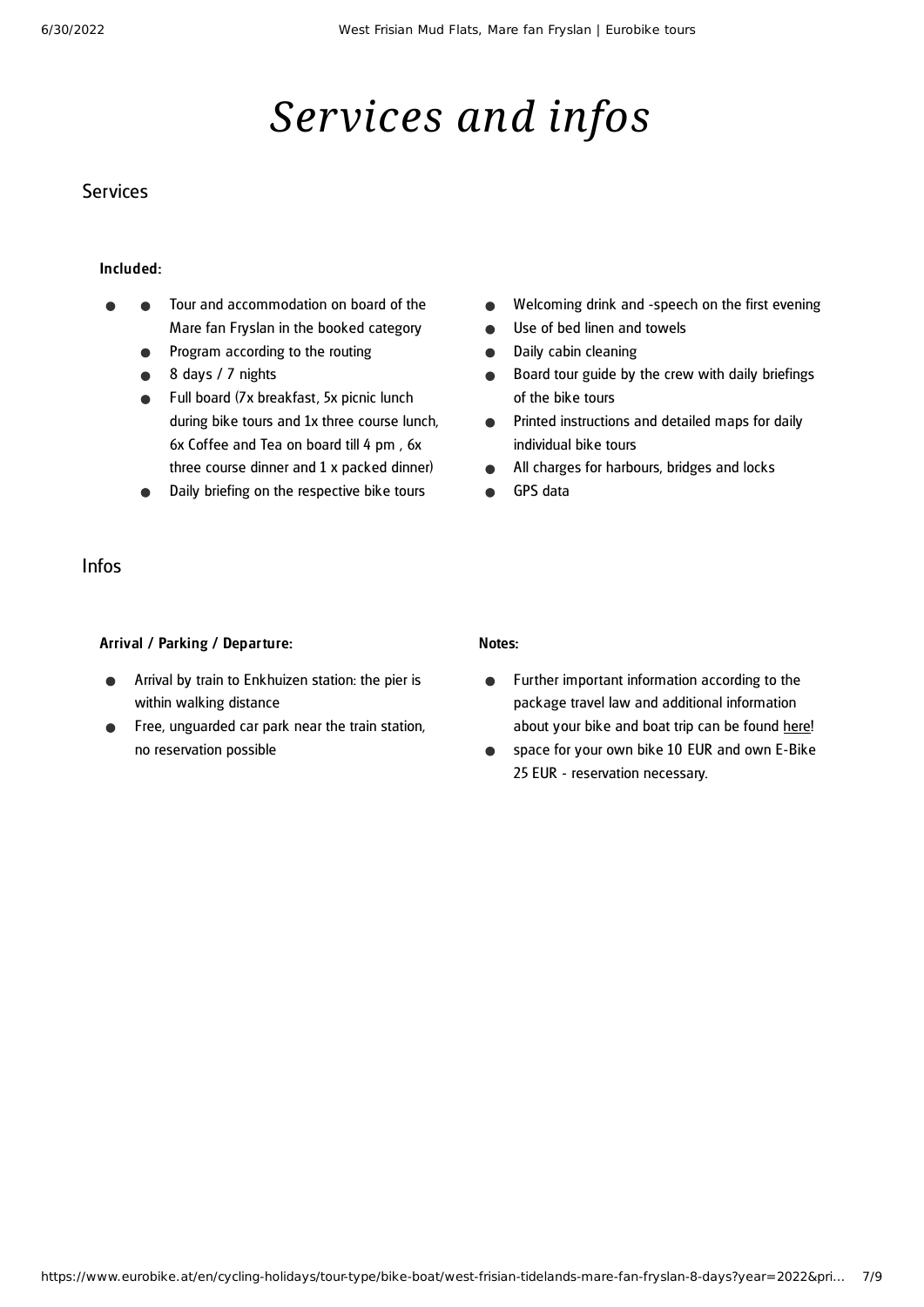## *Accommodation*



### *Mare Fan Fryslân*

This bike- and shiptour leads you through idyllic dunes and the Westfriesisches Wattenmeer. On the ship, the Mare Fan Fryslân, you can muck in, if you want.

Beds: *27 - 40* Cabinsize: *7-12 m²* Captain: *Joris de Wit* Crew: *3* Leng th: *62 m* Width: *7,20 m* Draught: *1,50 m*